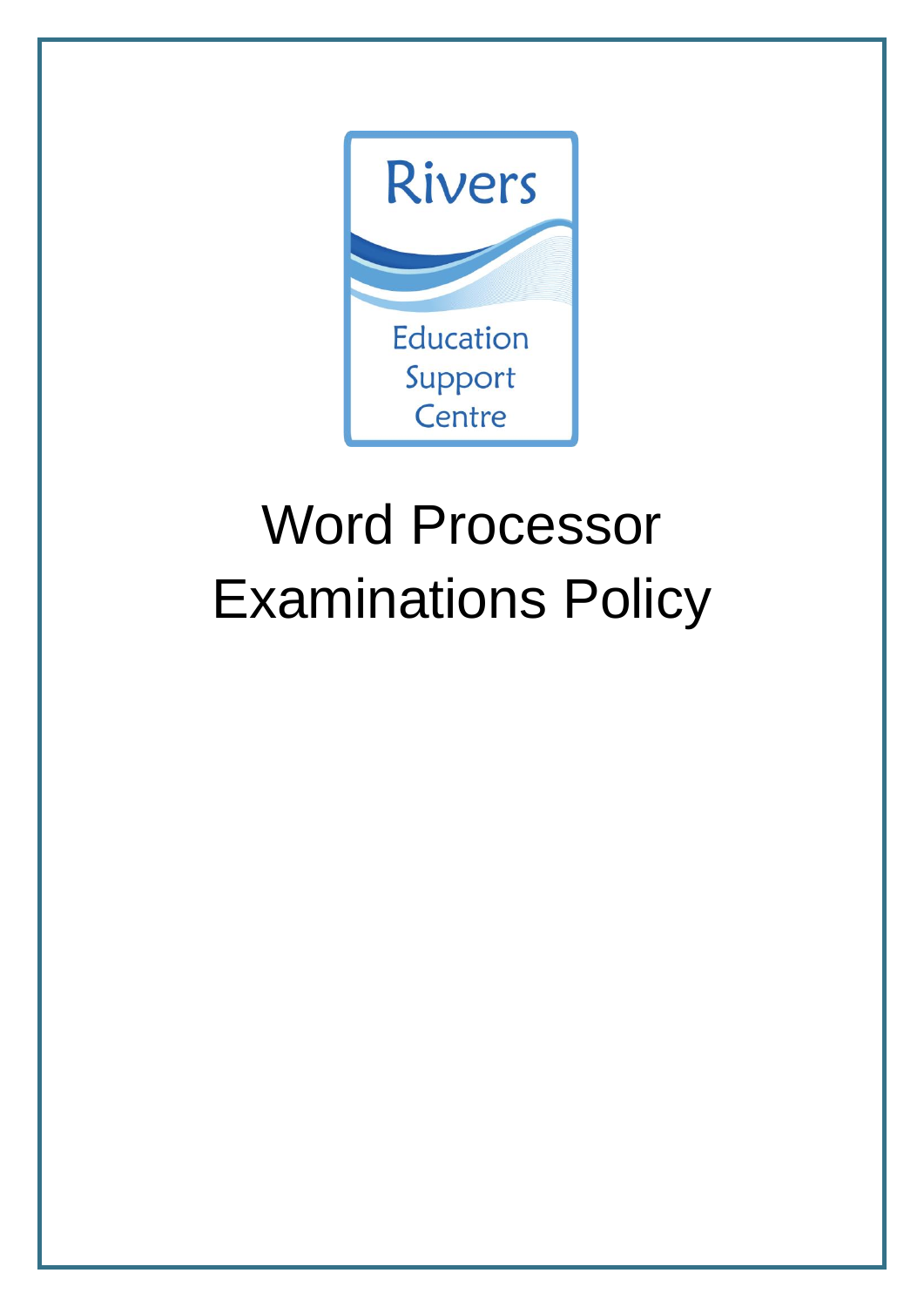## **Contents:**

#### **[Statement of intent](#page-2-0)**

- 1. **Legal framework**
- 2. [Roles and responsibilities](#page-3-1)
- 3. [Eligible pupils](#page-4-0)
- 4. [Computer usage](#page-5-0)
- 5. Exam paper good practice
- 6. [Monitoring and review](#page-6-1)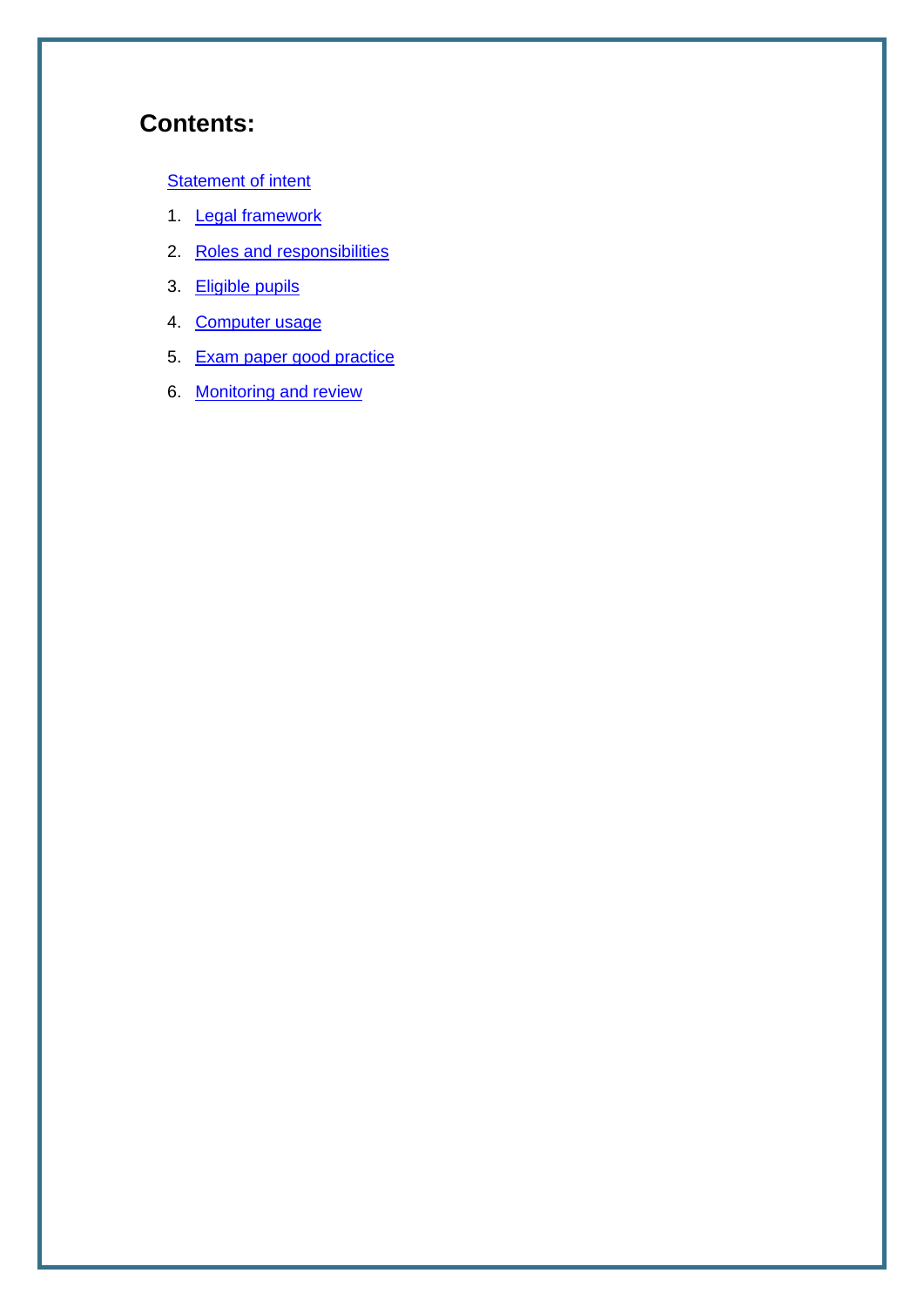## <span id="page-2-0"></span>**Statement of intent**

At **name of school**, we pride ourselves on ensuring education is accessible to all – this extends to assessment practices. We appreciate that some pupils experience limitations which result in them being unable to write to a standard required for exams. In these cases, we permit the use of word processors on specifically designed computers. The use of word processors will be standard practice for all pupils who find handwriting a challenge in their dayto-day education. Each case will be assessed on its own merit.

This policy outlines the school's procedure and standing on the use of word processors in exam conditions. Please note, the term "computer" has been used to refer to all devices which facilitate the use of word processors, e.g. laptops, tablets or desktop computers.

Signed by:

Headteacher Date:

Chair of governors Date: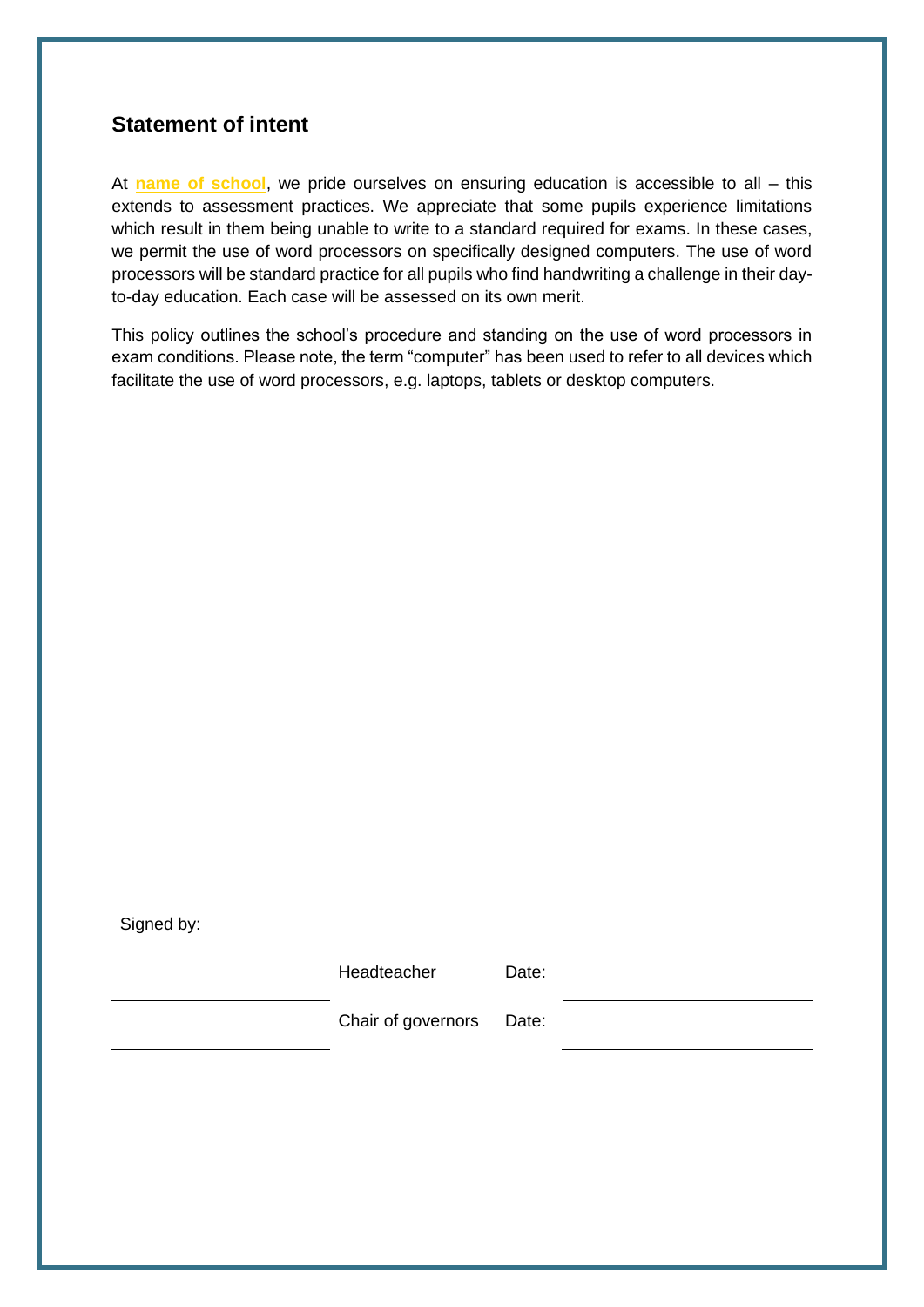## <span id="page-3-0"></span>**1. Legal framework**

- 1.1. This policy has due regard to all relevant legislation and statutory guidance including, but not limited to, the following:
	- Equality Act 2010
	- Joint Council for Qualifications (JCQ) (2018) 'Adjustments for candidates with disabilities and learning difficulties'
	- JCQ (2018) 'Instructions for conducting examinations'
- 1.2. This policy operates in conjunction with the following school policies:
	- **Assessment Policy**
	- **Non-Examination Assessment Policy**
	- **Homework Policy**
	- **Exam Appeals Policy**
	- **ICT Policy**
	- **E-safety Policy**

#### <span id="page-3-1"></span>**2. Roles and responsibilities**

- 2.1. The **headteacher** will be responsible for:
	- The overall implementation of this policy and ensuring it is implemented consistently with the **Assessment Policy**.
	- Coordinating with the **SENCO** to accommodate the use of word processors for pupils in need.
	- Supporting pupils where necessary and ensuring they have fair access to assessments.
	- Accounting for the purchase of computers for use during exams in the school budget.
	- Ensuring staff adhere to their duties under the Equality Act 2010.
	- Having a firm understanding of the guidance outlined in 1.1 of this policy.
	- Training staff on the guidance outlined in 1.1. of this policy.
- 2.2. The **SENCO** will be responsible for:
	- Assessing the ability of pupils who need to use word processors in lessons to access education.
	- Identifying pupils who will require assistance during examinations and providing details of this to the **headteacher**.
	- Arranging the use of a word processor for exams for pupils in need.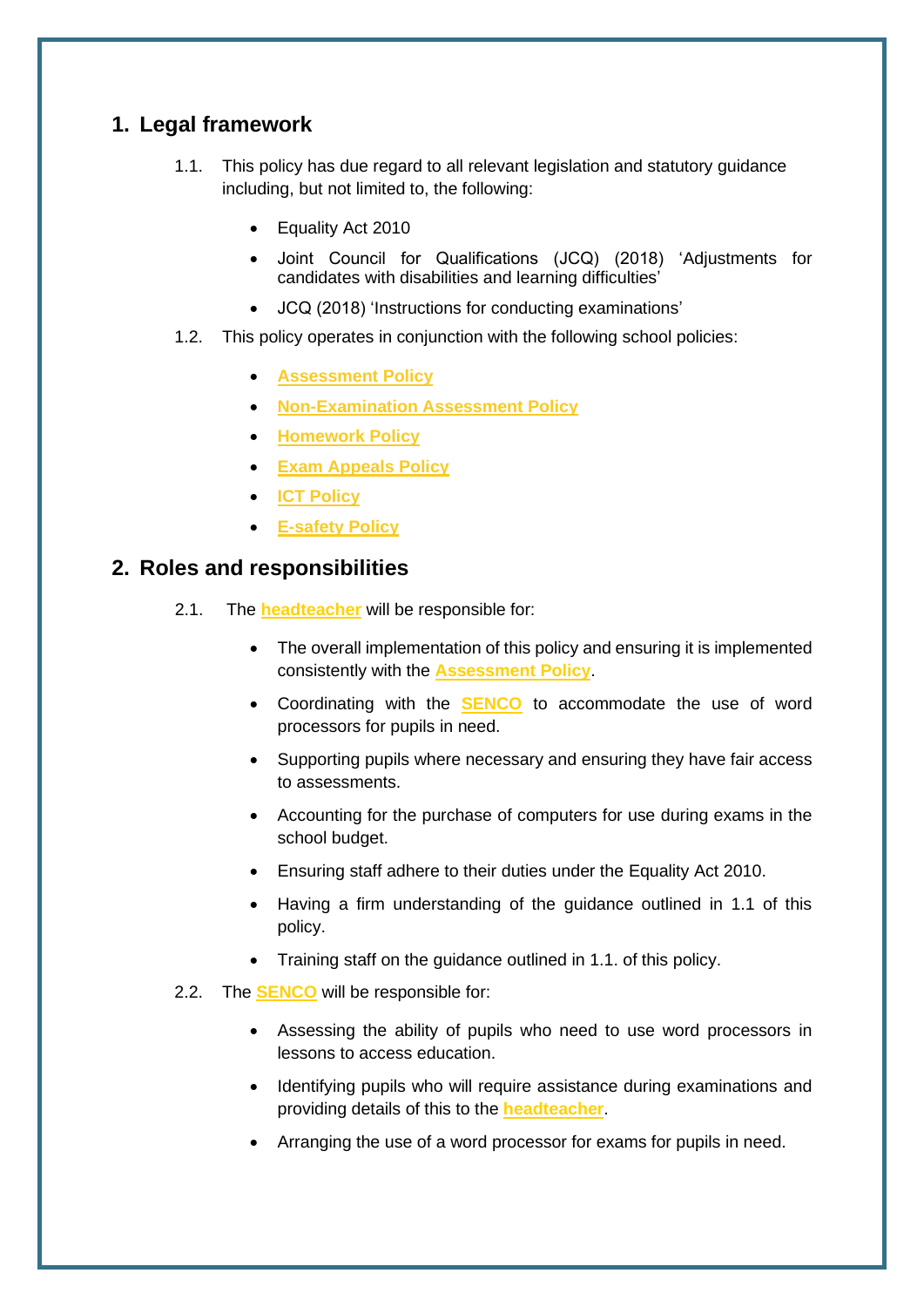- Ensuring a [coversheet](https://www.jcq.org.uk/exams-office/access-arrangements-and-special-consideration/forms/form-4-word-processor-cover-sheet) is distributed with every exam paper where a word processor has been used.
- Arranging an accessible space and separate invigilator for pupils who use a word processor during exams.
- Communicating with the **IT technician** to ensure that the computers used do not hold any unauthorised material on them before use.
- 2.3. The **IT technician** is responsible for:
	- Purchasing computers from a reputable source in line with the school's budget, with the approval from the **headteacher**.
	- Installing antivirus protection on computers and carrying out essential security checks in line with the **E-safety Policy**.
	- Ensuring computers don't have any unauthorised material on them before use, including access to the internet.
	- Connecting computers to a printer and enabling autosave on word processors where possible.
	- Ensuring computers are fully charged or connected to a charger point prior to exams.
	- The day-to-day upkeep of the computers, ensuring they remain in good working order.
- 2.4. Invigilators are responsible for:
	- Supervising exams to ensure pupils who are using a word processor are not liable to misconduct.
	- Ensuring pupils using a word processor have written the school's allocated centre number and their candidate number in the header of each answer sheet.
	- Ensuring pupils know to number each page of their answer sheets that are written using a word processor.
	- Ensuring a cover sheet from the JCQ is secured with each exam paper.
	- Ensuring pupils using a word processor write in size **12** with **double line** spacing.
	- Supervising the printing of pupils' answer sheets to ensure pupils are not proof reading or amending their paper after the allocated time.

## <span id="page-4-0"></span>**3. Eligible pupils**

- 3.1. The use of word processors is reserved for pupils who have conditions which may impede on their writing ability, these include, but are not limited to, the following:
	- A learning difficulty which has a substantial effect on a pupil's writing ability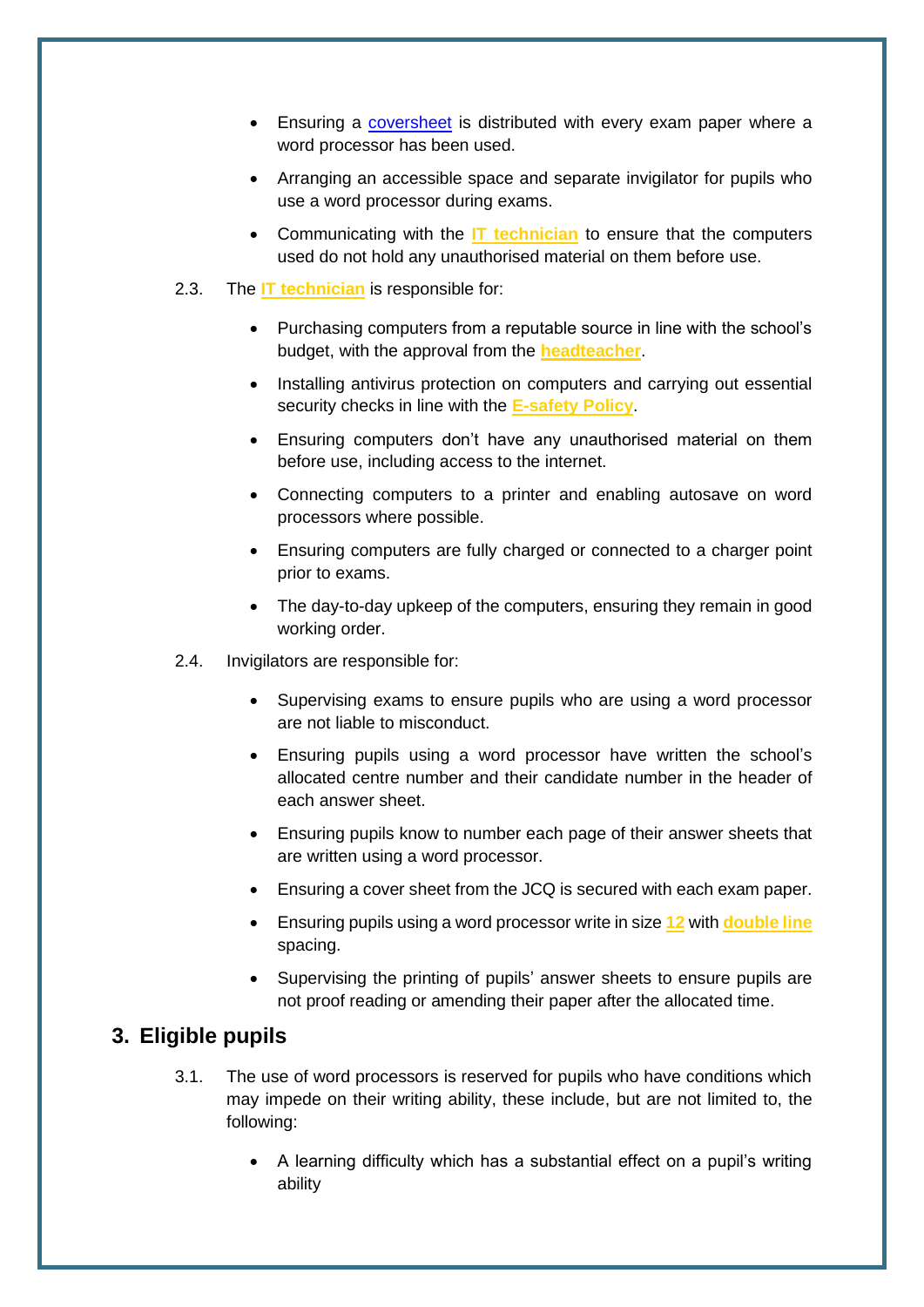- A medical condition
- A physical disability
- A sensory impairment
- Planning and organisation problems when writing by hand
- Illegible handwriting
- 3.2. The use of word processors is a necessity for these pupils to maintain the integrity of their assessment. The use of word processors will not be a privilege given to pupils who prefer typing over writing.
- 3.3. A pupil's need for a word processor will be assessed by the **SENCO** and **headteacher** on a case-by-case basis.
- 3.4. Pupils will only be eligible if the use of a word processor is needed as part of their daily learning routine. The only exception to this is where a pupil suffers from an accident, injury or a progressive illness which impedes on their writing ability and is diagnosed once the academic year has commenced.
- 3.5. If the subject within the curriculum is delivered electronically to all pupils then the use of a word processor may be permitted for all pupils in the exam.

## <span id="page-5-0"></span>**4. Computer usage**

- 4.1. Each computer used for exams will be set-up in line with the conditions outlined in the **E-safety Policy**.
- 4.2. Users will be denied the use of the internet and any other applications that will give them an unfair advantage over other pupils, e.g. use of a calculator where they have been prohibited by the exam board.
- 4.3. Any previously stored data will be removed securely prior to the exam.
- 4.4. The **IT technician** will run security checks on the computer before it is used in an exam, as well as making sure it is fully charged and in good working order. If the computer is not fully charged, the pupil will sit the exam in a room with sufficient access to a charger port, supervised by an invigilator.
- 4.5. The **IT technician** will disable autocorrect and/or predictive text where applicable – this function will not apply where the pupil requires a scribe or they will not be assessed on their level of spelling, punctuation and grammar.
- 4.6. Computers will not be used by a third party unless a scribe is permitted.
- 4.7. Exam conditions will be maintained at all times.
- 4.8. Use of computers will not interfere with other pupils' exams under any circumstance.
- 4.9. If a pupil using a word processor is sitting an exam in a room with other pupils, their screen will not be visible and will not cause disruption for the other pupils.